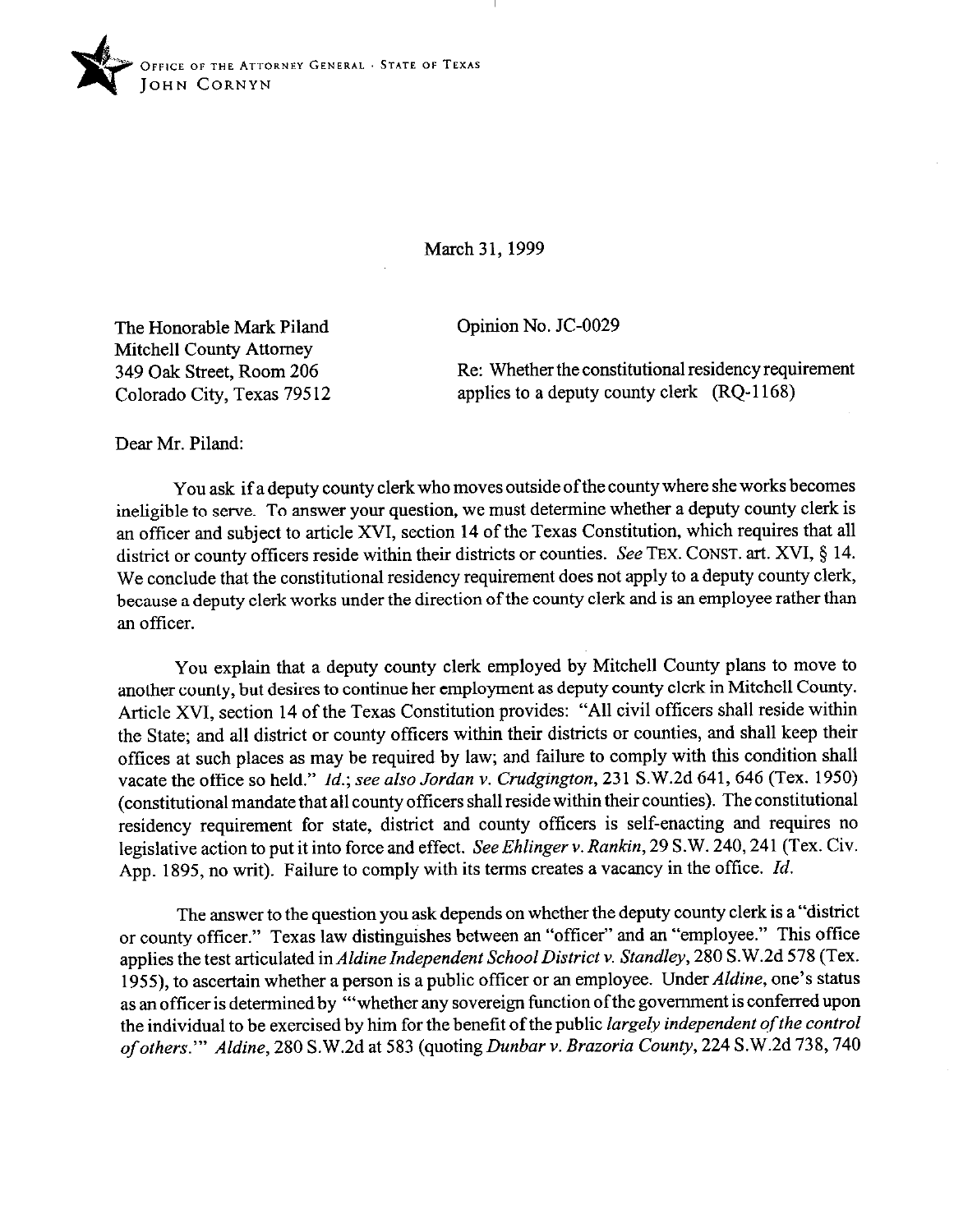The Honorable Mark Piland - Page  $2$  (JC-0029)

(Tex. Civ. App.-Galveston 1949, writ ref'd)) (emphasis supplied by the court in *Aldine*); Tex. Att'y Gen. Op. No. DM-212 (1993) at 2. "In more recent decisions, both the Texas Supreme Court and the courts of appeals have further emphasized that an office involves not only the authority to perform certain sovereign functions, but also the authority to perform these functions largely independent of the control of others. In other words, individuals who perform sovereign functions under the direction of another are not officers." Tex. Att'y Gen. Op. No. DM-212 (1993) at 3 (citing *Green v. Stewart,* 516 S.W.2d 133, 136 (Tex. 1974) and *Harris County v. Schoenbacher, 594*  S.W.2d 106, 111 (Tex. Civ. App.-Houston [lst Dist.] 1979, writ ref d n.r.e.)). See *also Powell v. State,* 898 S.W.2d 821,825 (Tex. Crim. App. 1995) (en bane) (applying *Aldine* test to determine that assistant district attorney is not public officer).

Section 82.005(c) of the Local Government Code provides that a deputy county clerk acts in the name of the county clerk. See TEX. LOCAL GOV'T CODE ANN.  $\S$  82.005(c) (Vernon 1988). A deputy county clerk does not perform sovereign functions of the government largely independent of the control of others. Rather, a deputy county clerk performs functions solely at the direction and under the control of the county clerk. We conclude that a deputy county clerk is an employee, see Tex. Att'y Gen. Op. Nos. JM-1083 (1989) at 2 (chief deputy of a county tax assessor collector does not hold an office), MW-415 (1981) at 1 (deputy county clerk exercises power in the name of appointing officer and not in own right), H-l 144 (1978) at 2 (stating that *Green,* 516 S.W.2d at 136, provides strong implication that the Texas Supreme Court would hold deputy county clerks to constitute employees); Tex. Att'y Gen. LO-96-148, at 2 (assistant district attorney does not hold an office), and is not subject to the residency requirement of article XVI, section 14 of the Texas Constitution. Accordingly, a deputy county clerk who moves out of the county may continue to serve in that capacity.